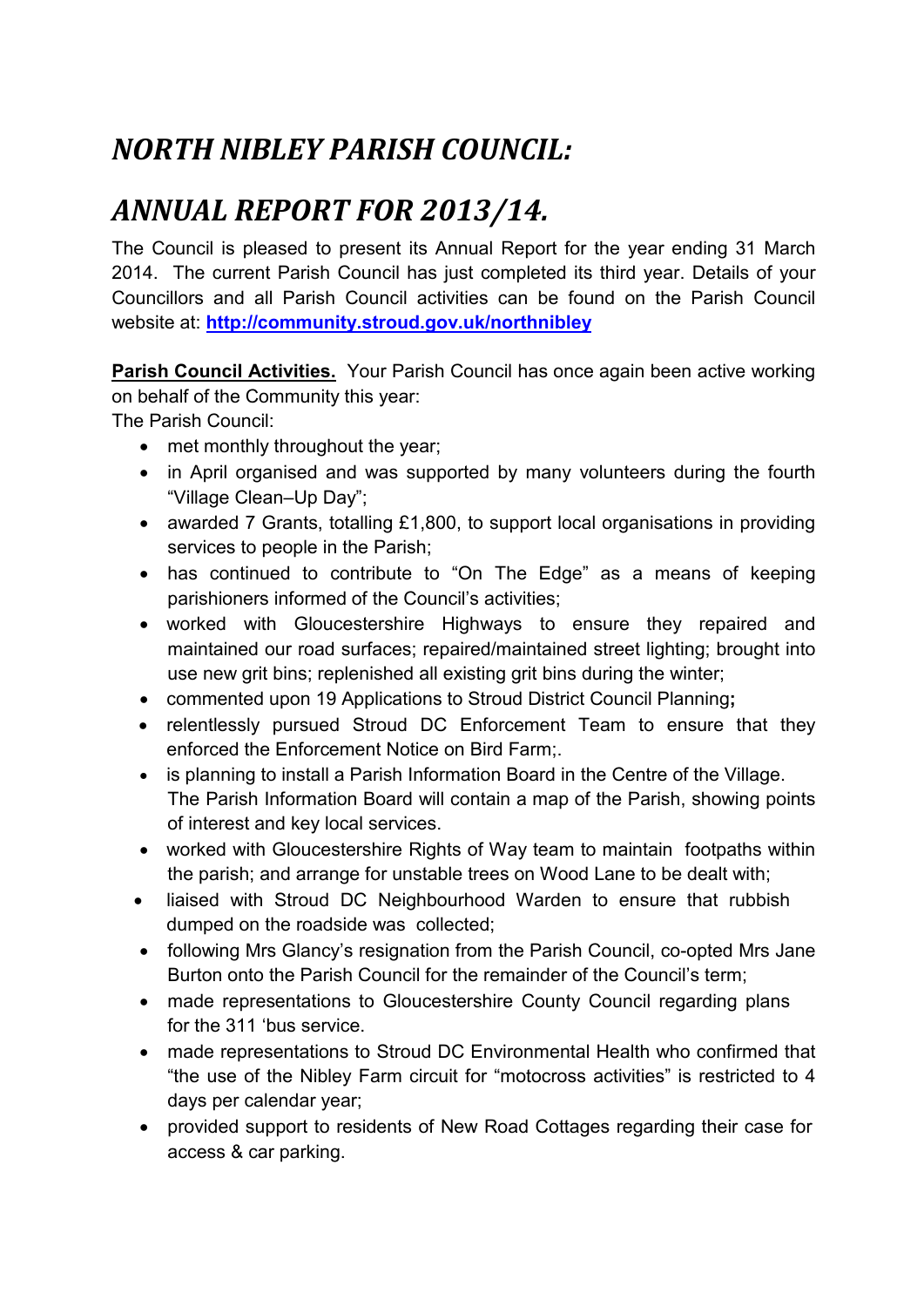#### **Parish Council Property.**

The Council owns land, throughout the Parish.

- **1) Land at Nibley Knoll.** The Council's 6 acres at Nibley Knoll are continuing to be managed with the Nibley Knoll Trust to ensure the long term future of the Hill for the Community.
- **2) Land at Breakheart Hill.** Following completion of the improvements to the Parish Council's 4 acres at Breakheart Hill, it has been leased for use by horses.
- **3) The Cemetery.**
	- **a)** Further work has been carried out to maintain the Cemetery in accordance with the long term Maintenance Plan.
	- **b)** In 2012 the Council decided that it was essential to develop a new path to provide access to the "new" area of the Cemetery at the rear of the site. The plans for this work were explained at last year's Parish Meeting and in November 2013 the work was completed.
	- **c)** Treecreeper Arborists have carried out an assessment of the trees in accordance with the Council's Five Year Property Maintenance Plan. As a result maintenance work to a number of the trees has been commissioned for April/May 2014.
	- **d)** Following the severe storms in February the Council received a written report on the damage to trees in the Cemetery. The Clerk has instructed Treecreeper Arborists to carry out further work to ensure they are safe.
	- **e)** Thanks are appropriate to Mrs Palmer, Mrs Baxter and Mrs Bunn who have continued to work voluntarily in the Cemetery.
- **4) Jubilee Recreation Field**. The Council through their representative on the Trust (Mr Keith Larkin) have continued to work with the Recreation Field Trust.
- **5) The Closed Churchyard at St Martin's Church.** The Council received a letter from St Martin's PCC requesting that the Parish Council take on full responsibility for the Closed Churchyard at St. Martin's Church. (Local Government Act 1972 S 215 (2)). **The Churchyard continues to be the property of the Church,** but its maintenance is now the Parish Council's financial responsibility. Immediately following the transfer of responsibility a further area of the south side wall collapsed. The Council has agreed that the work should be carried out and instructed a contractor.

### **Parish Council Finances.**

In 2013/14 the Council increased the Precept to £13,500, in order to carry out some essential works in the Cemetery. The Council funded most of this work from Council Reserves (£4,000) but had to increase the Precept by £1,500.